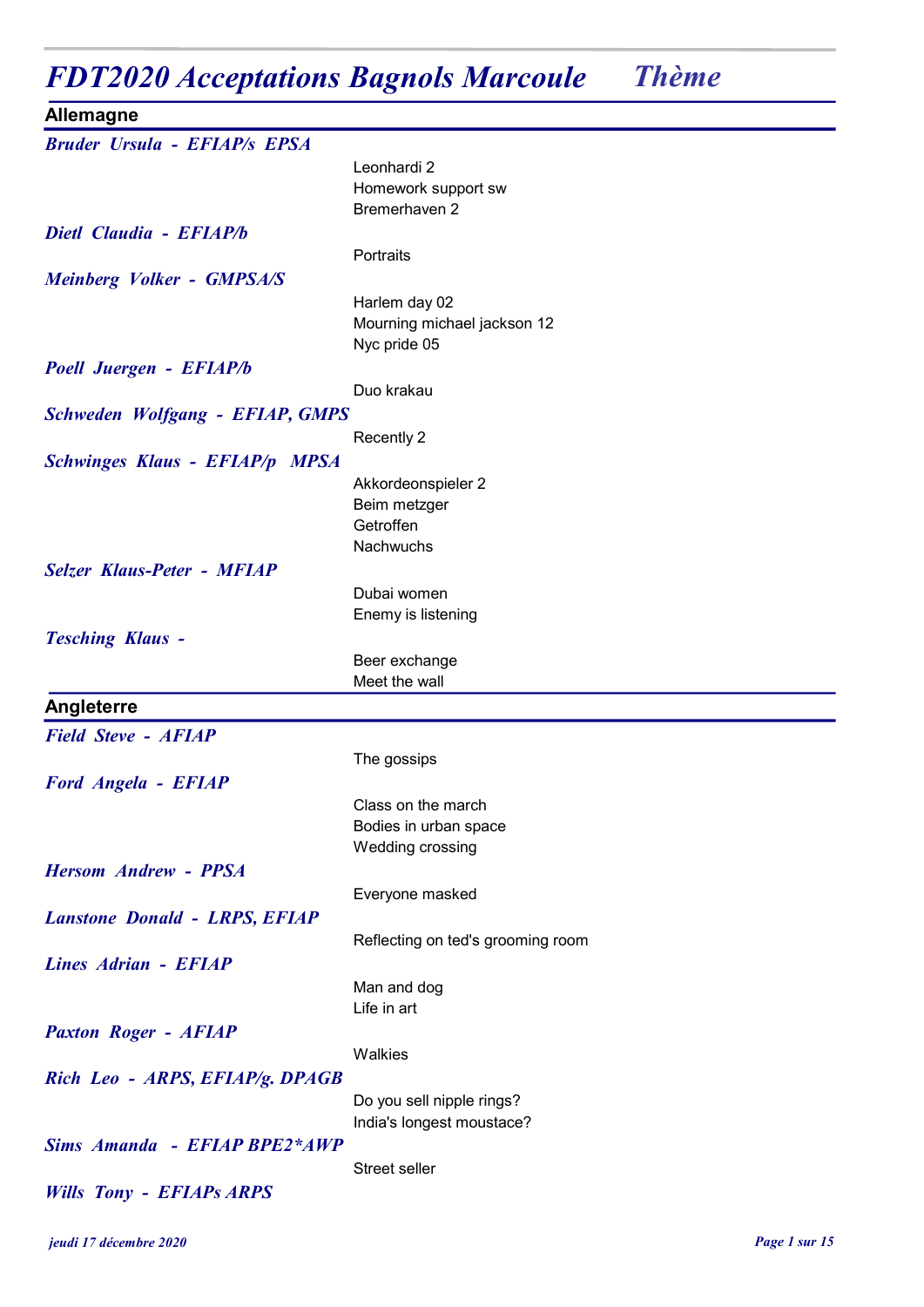Braving the traffic These little piggies

## Arabie saoudite

| <b>Alable Sauuulle</b>                    |                                               |
|-------------------------------------------|-----------------------------------------------|
| <b>Abdulla Duaa -</b>                     |                                               |
|                                           | Pool in the road                              |
| ALKHAMIS ABBAS - EFIAP/g - PP             |                                               |
|                                           | Wheel boy                                     |
|                                           | Agra children swim                            |
| <b>Australie</b>                          |                                               |
| <b>Bassett David - MAPS</b>               |                                               |
|                                           | The observer                                  |
|                                           | Street view                                   |
| <b>English Ian - EFIAP/s MAPS</b>         |                                               |
|                                           | Mobile fruit and veg<br>Central havana colour |
| Harris Graham - AFIAP PPSA GPU-           |                                               |
|                                           | Impromptu                                     |
| Kleindienst Valerie -                     |                                               |
|                                           | Little girl intrigued                         |
|                                           | Dogs hugging                                  |
|                                           | Before the wedding                            |
| Mirabile Mario - EFIAP MAPS               |                                               |
|                                           | Deafening silence                             |
|                                           | Walk this way                                 |
|                                           | Sheltered                                     |
|                                           | My way                                        |
| Moritz Vicki - EFIAP/g MPSA APSE          | Havana doorway                                |
| <b>Sharples Jan - FAPS EFIAP</b>          |                                               |
|                                           | Business on line                              |
| <b>Stoffl Bernd - EFIAP</b>               |                                               |
|                                           | Fathers last advice                           |
| <b>Watson Graeme - EFIAP/d2 MPSA2</b>     |                                               |
|                                           | Have bass will travel                         |
|                                           | Just looking                                  |
| <b>Autriche</b>                           |                                               |
| <b>Bertok Bela -</b>                      |                                               |
|                                           | Four stories                                  |
| <b>Ganglbauer Kurt - 5th Galaxy, EFIA</b> |                                               |
|                                           | Policia                                       |
| <b>Großauer Peter -</b>                   |                                               |
|                                           | Nomadenfrauen                                 |
| Habringer Wolfgang - AFIAP, MVO           |                                               |
|                                           | Police control 2                              |
| <b>Hofmueller Norbert -</b>               |                                               |
|                                           | Street snack                                  |
| Kastner Josef - sk voest fotoclub         |                                               |
|                                           | Frauendemo                                    |
|                                           | Platz an der sonne                            |
| Kolbrich Robert - QPSA, AFIAP, EV         |                                               |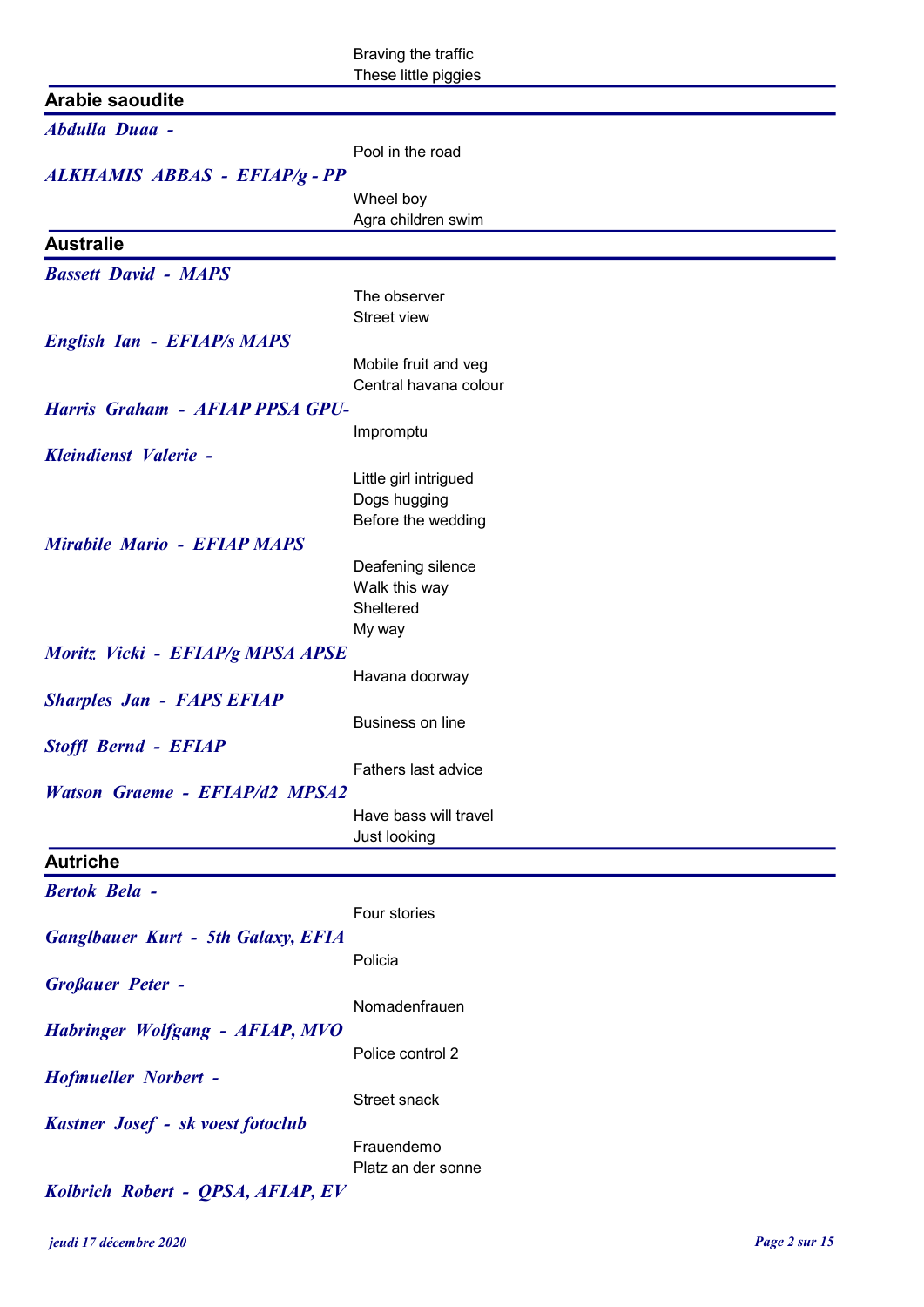#### Pillik Manfred - EFIAP

#### Biker

| Pillik Manfred - EFIAP                |                                 |
|---------------------------------------|---------------------------------|
|                                       | Strassenkunst                   |
| <b>Belgique</b>                       |                                 |
| De Decker Ivo - E-Fiap/b              |                                 |
|                                       | Work in progress                |
|                                       | Stepping kid                    |
|                                       |                                 |
| <b>Fernandes Olivier - aFiap</b>      |                                 |
|                                       | <b>Big fatigue</b>              |
|                                       | Culture                         |
| Gabriëls Sara - AFIAP, MPSA           |                                 |
|                                       | Roadside barber                 |
| Gilliot Michel - MFIAP EFIAP/p        |                                 |
|                                       | Bus indien 2                    |
| <b>Gilson Guy - EFIAP</b>             |                                 |
|                                       | Au marc de cafe                 |
| Huynh Chuy Chay - AFIAP               |                                 |
|                                       | Peintre mickey                  |
|                                       | Je suis là !                    |
|                                       | Deviation                       |
| <b>Laheye Freddy - EFIAP</b>          |                                 |
|                                       | Taking picture                  |
|                                       | Ere you sleeping?               |
|                                       | Sorry pig                       |
| Lemmens Jef - EFIAP/d1; GMPSA/b       |                                 |
|                                       | Playing kids                    |
|                                       | Village meeting                 |
| <b>Nicoll Francis - MFIAP</b>         |                                 |
|                                       |                                 |
|                                       | Au pied<br>Montee des marches 5 |
|                                       |                                 |
| Panhuyzen Jacky - MPSA - EFIAP/s      |                                 |
|                                       | Pink colander                   |
|                                       | Varanasi grief                  |
|                                       | Parkbrug                        |
| Rotstein Alain - Afiap                |                                 |
|                                       | Un espoir pour le mendiant      |
|                                       | Les 3 marocaines                |
| <b>Biélorussie</b>                    |                                 |
| <b>Buijs Leonardus - AFIAP, EFIAP</b> |                                 |
|                                       | Real of not                     |
| Canada                                |                                 |
|                                       |                                 |
| Chan Betty -                          |                                 |
|                                       | Street gangs                    |
| <b>King Francis - GMPSA, EFIAP</b>    |                                 |
|                                       | Look left                       |
| Luo Robin -                           |                                 |
|                                       | Street bike                     |
| <b>Yang James -</b>                   |                                 |
|                                       | Selling tobacco                 |
| Ye Danlei - GMPSA, SPSA, ARPS, AFI    |                                 |
|                                       |                                 |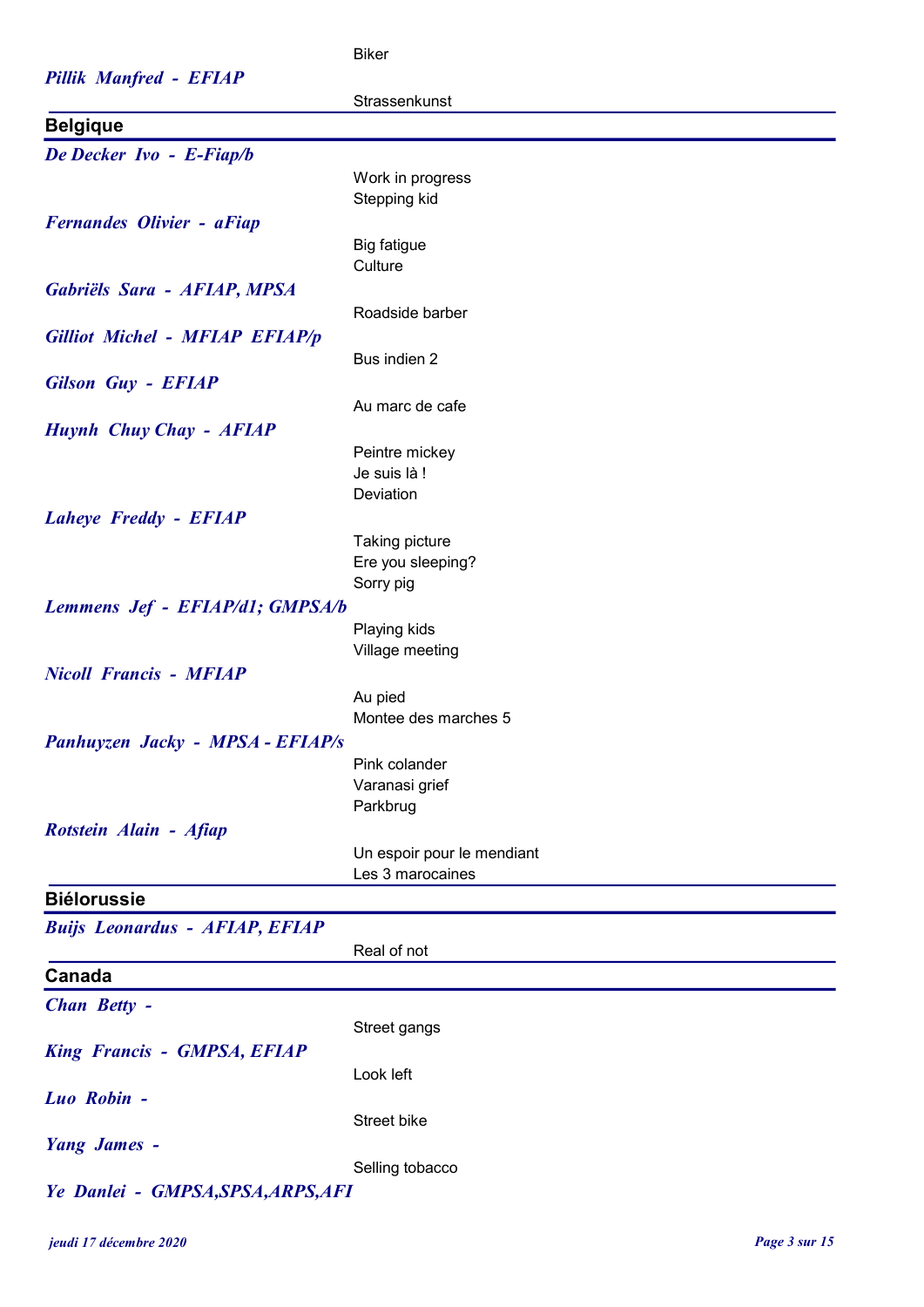|                                         | Cuban lifestyle14                |
|-----------------------------------------|----------------------------------|
| <b>Chine</b>                            |                                  |
| An Xiping -                             |                                  |
|                                         | Heavy traffic                    |
|                                         | Encounter by chance              |
| Chen Huizhen -                          |                                  |
|                                         | The elder holding a sheep        |
| Chen Yuxu -                             |                                  |
|                                         | Street painter                   |
| <b>Fang Sanqin -</b>                    |                                  |
|                                         | Father and daughter in the ruins |
| <b>Fuyong Xu -</b>                      |                                  |
|                                         | Train festival11                 |
| Hu Lin -                                |                                  |
| Li Hui -                                | Bamboo weaving shop              |
|                                         | Playing chess                    |
|                                         | Having fun on the street         |
| Li Wan -                                |                                  |
|                                         | Take a break                     |
| <b>Long Fengying -</b>                  |                                  |
|                                         | The jewish community46           |
|                                         | Gay pride parade13               |
| Ni Fengliang -                          |                                  |
|                                         | Feed                             |
| Niu Jiajun -                            |                                  |
|                                         | Spiderman 8                      |
| Peng Wenbo -                            | Milk tea                         |
|                                         | Color city                       |
|                                         | Accompany                        |
| <b>Song Pingyao -</b>                   |                                  |
|                                         | <b>Barber</b>                    |
|                                         | Life after quarantine            |
| Yan Xingzhi -                           |                                  |
|                                         | Happy reunion                    |
| Zhihui Gao -                            |                                  |
|                                         | Home                             |
|                                         | Shanxi shadow play               |
| <b>Chine / Macau</b>                    |                                  |
| <b>Tak Cheong Pun Tak Cheong - EFIA</b> |                                  |
|                                         | Waiting for passengers           |
|                                         | Hard working workers             |
| Wong Weng Sang - EFIAP/g, EPSA,         | Durbar square c3                 |
|                                         | Going home c2                    |
| <b>Chine / Taiwan</b>                   |                                  |
| <b>Chen Potse - APST</b>                |                                  |
|                                         | Waiting for entry 0044           |

Hsieh Liu Hsueh - Taiwan Provincial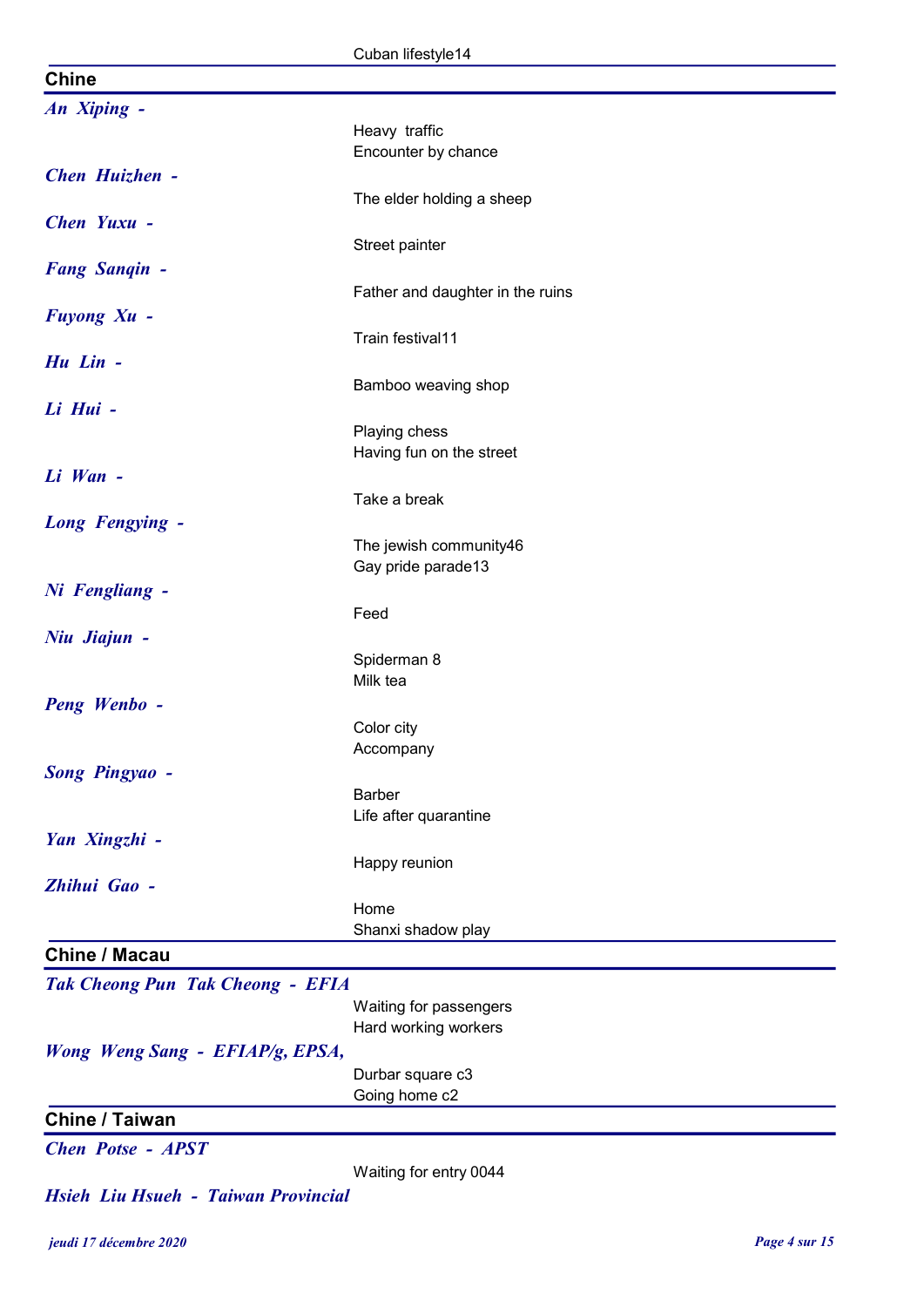|                                          | Homecoming                               |
|------------------------------------------|------------------------------------------|
| Kuo Wei Chang -                          |                                          |
|                                          | Drive sheep                              |
|                                          | Walk                                     |
|                                          | Children                                 |
| <b>Chypre</b>                            |                                          |
| <b>Charalambous Constantinos - EFIAP</b> |                                          |
|                                          | <b>Street activities</b>                 |
| <b>Erotokritou Yiannos - EFIAP</b>       | The artist                               |
| Tevfik Ileri - EFIAP/b                   |                                          |
|                                          | Lonely                                   |
| <b>Yiallouris George - EFIAP/b</b>       |                                          |
|                                          | Take it if you can                       |
|                                          | Innocent soul                            |
| <b>Croatie</b>                           |                                          |
| Gorjanski Jasmina - EFIAP, MF3 H         |                                          |
|                                          | Small talk                               |
|                                          | Station                                  |
|                                          | Tram station                             |
| <b>Danemark</b>                          |                                          |
| Hvid Jensen Roland - EFIAP/g - MS        |                                          |
|                                          | More fun                                 |
| Jensen Maybritt - AFIAP                  |                                          |
|                                          | Good friends                             |
| Jensen René - AFIAP QPSA                 | Jungle of concrete                       |
|                                          | Invisible homeless                       |
| Kristensen Jorgen - EFIAP/g              |                                          |
|                                          | Soldiers                                 |
| <b>Espagne</b>                           |                                          |
| <b>Amare Bego -</b>                      |                                          |
|                                          | <b>Stare</b>                             |
| <b>Antonio Garcia Badenes -</b>          |                                          |
|                                          | Que os pillo                             |
| Eletxigerra Idoia -                      |                                          |
|                                          | Primera salida<br>Pandemia               |
| <b>Frias Carlos -</b>                    |                                          |
|                                          | El musico                                |
|                                          | <b>Breakdance</b>                        |
| García Redondo Antonio - AFIAP           |                                          |
|                                          | Peluqueria callejera i                   |
| Gil Joan - EFIAP/p - MCEF/p - MFC        |                                          |
|                                          | Hello                                    |
|                                          | Chilaba                                  |
| <b>Gomez Catalina Katy -</b>             |                                          |
|                                          | Realidad dual<br>Siesta under the bridge |
|                                          |                                          |

## GUTIERREZ FERNANDEZ JORGE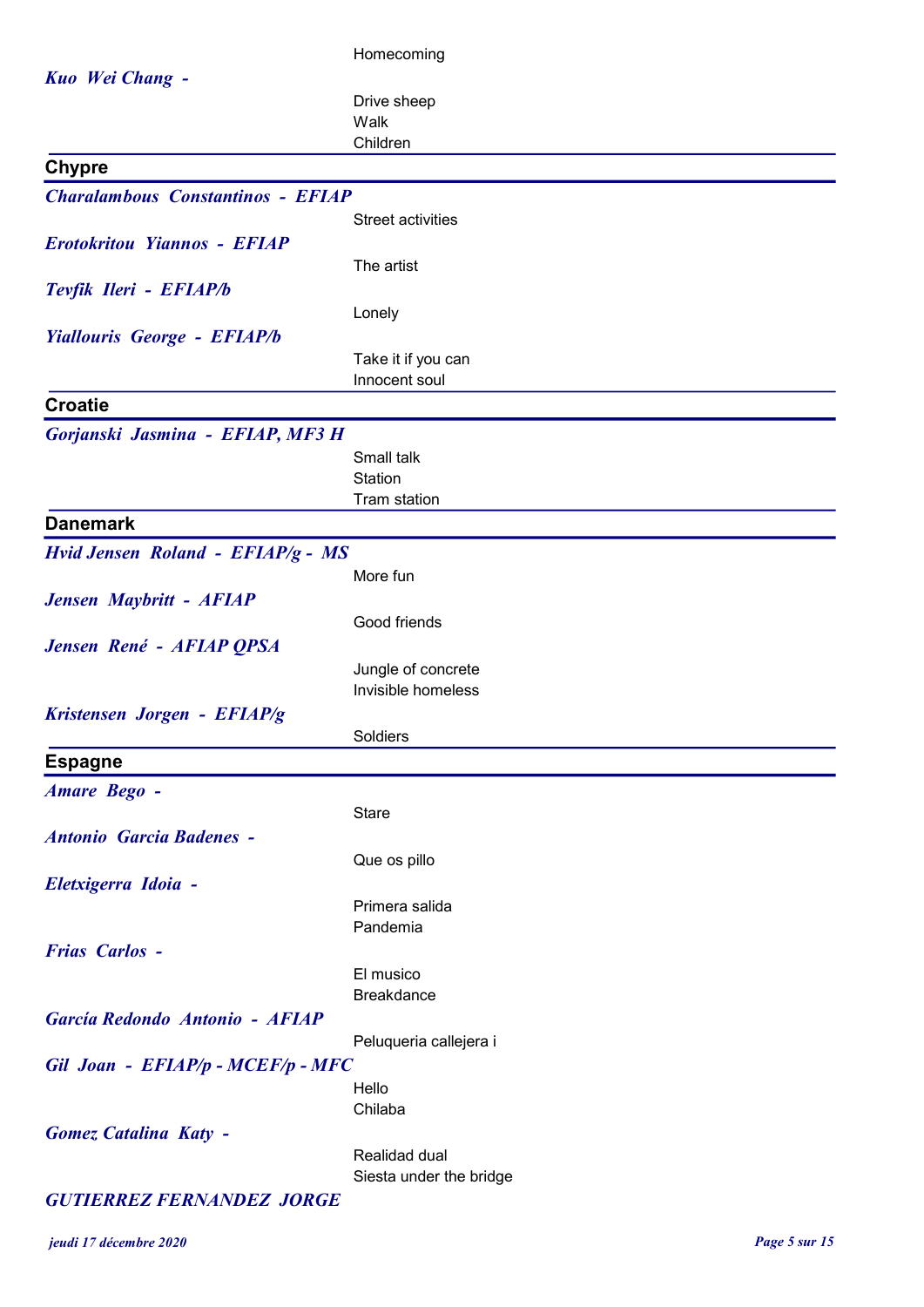|                                          | Fetichismo                                                                                                                      |
|------------------------------------------|---------------------------------------------------------------------------------------------------------------------------------|
| Higueras Garcia Juan Francisco - A       |                                                                                                                                 |
|                                          | La mía es mejor                                                                                                                 |
|                                          | Como toca                                                                                                                       |
|                                          | Cara de bueno                                                                                                                   |
| Josep Maria Molist I Vilanova - EFI      |                                                                                                                                 |
|                                          | Sardanes                                                                                                                        |
| <b>KUESTA GARMENDIA JOXE INAZI</b>       |                                                                                                                                 |
|                                          | Rohingya woman being cheched by a doctor of a mobile medica<br>Rohingya children observing the distribution of food in boxes to |
| Luis Leandro Serrano - M5*FCF y M        |                                                                                                                                 |
|                                          | Ombres                                                                                                                          |
|                                          | Jour de pluie                                                                                                                   |
|                                          | Pris                                                                                                                            |
| <b>Manuel Lopez Cepero Mateos - EFIA</b> |                                                                                                                                 |
|                                          | Tal vez otro dia                                                                                                                |
|                                          | El encuentro                                                                                                                    |
|                                          | El grito                                                                                                                        |
| <b>Muñoz Ramos Francisco - AFCF</b>      |                                                                                                                                 |
|                                          | Marruecos                                                                                                                       |
| <b>Noguero Cazorla Andreu - EFIAP/</b>   |                                                                                                                                 |
|                                          | Movilidad restringida                                                                                                           |
|                                          | En bici por benares                                                                                                             |
| <b>Etats Unis</b>                        |                                                                                                                                 |
| <b>Davis Robert - EPSA</b>               |                                                                                                                                 |
|                                          | Guarding the greek government                                                                                                   |
| Mclaughlin Ed - QPSA                     |                                                                                                                                 |
|                                          | Street-chess                                                                                                                    |
| <b>Vautrin Inge - PPSA</b>               |                                                                                                                                 |
|                                          | Last light<br>Scooter for two                                                                                                   |
| <b>Wilson Ronald - EPSA</b>              |                                                                                                                                 |
|                                          | Bubble boy                                                                                                                      |
| <b>Finlande</b>                          |                                                                                                                                 |
|                                          |                                                                                                                                 |
| Mantykangas Jarmo - EFIAP/p PPS          |                                                                                                                                 |
|                                          | Hot bubbles                                                                                                                     |
| Pohjonen Ilpo - AFIAP                    |                                                                                                                                 |
|                                          | Tango san telmo                                                                                                                 |
| Sarparanta Heikki - EFIAP/g              |                                                                                                                                 |
| Ylinen Pertti - EFIAP, PPSA, GPU C       | Swimmers in Banjarmasin                                                                                                         |
|                                          | Ignorance                                                                                                                       |
|                                          | One wheel contact                                                                                                               |
| <b>France</b>                            |                                                                                                                                 |
| Amenta Armand - EFPF - EFIAP/b           |                                                                                                                                 |
|                                          |                                                                                                                                 |
|                                          | Kyoto geisha 2                                                                                                                  |
| <b>Arnal Jean-Jacques -</b>              | Taxis                                                                                                                           |
|                                          | Défilé                                                                                                                          |
| <b>Baati Jean-François -</b>             |                                                                                                                                 |
|                                          |                                                                                                                                 |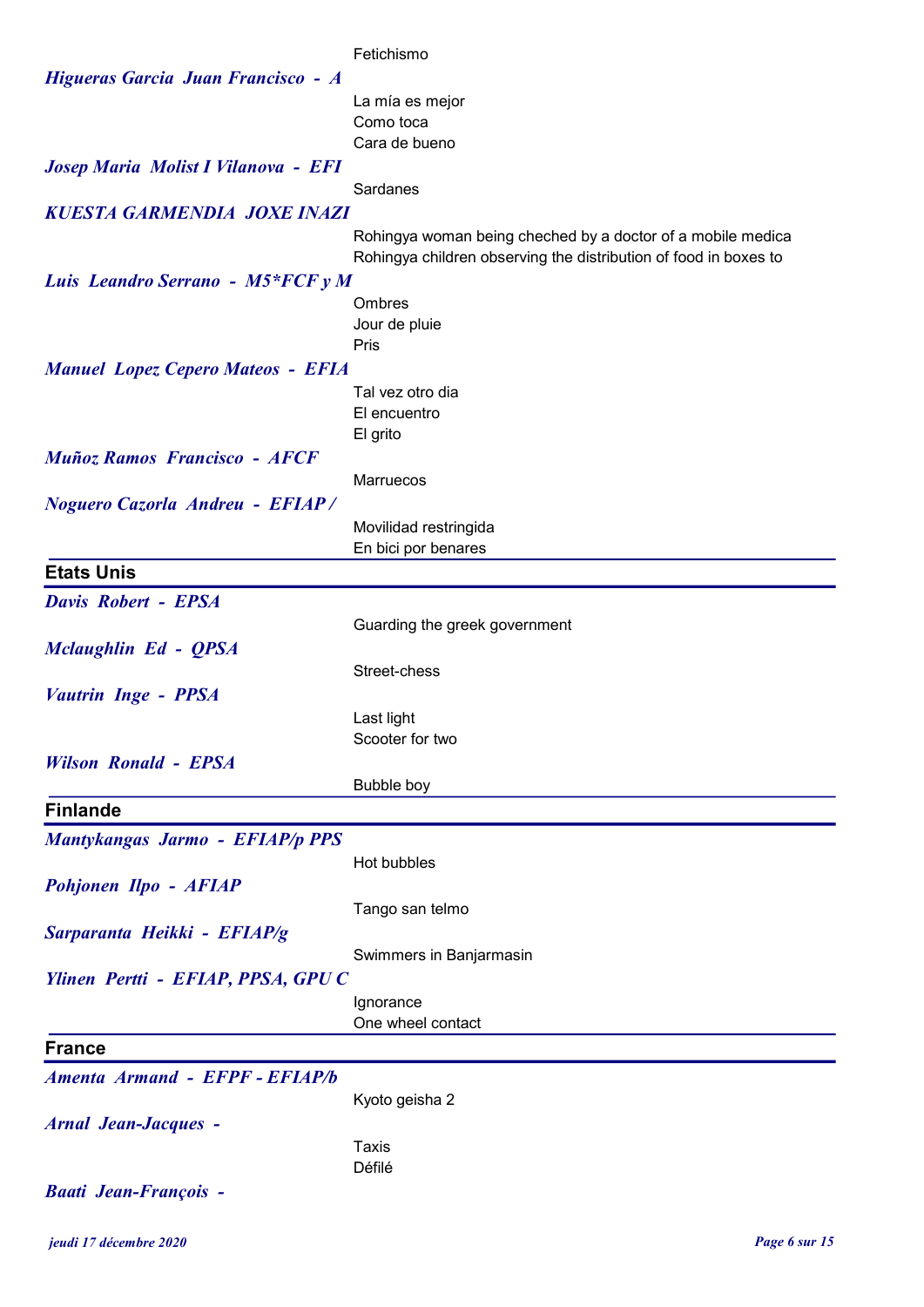|                                          | Cadrage-débordements<br>Adrénaline   |
|------------------------------------------|--------------------------------------|
| <b>Bacchiana Claude - AFIAP</b>          |                                      |
|                                          | Salut l'ami                          |
| <b>Bacquey Pierre - EIAP</b>             | Séparation                           |
|                                          | La traversée                         |
|                                          | Guitariste de nuit                   |
| <b>Bailly Michel -</b>                   |                                      |
|                                          | La sieste                            |
| <b>Bang Jean - EFIAP</b>                 | Réparations                          |
|                                          | Campus mailly                        |
| <b>Barbier Gerard - EFIAP/b-GPUcr2-E</b> |                                      |
|                                          | Beau toutou                          |
| <b>Barriere Robert -</b>                 |                                      |
|                                          | La ronde                             |
|                                          | Tiercé gagnant<br>Confrontation      |
| <b>Belliard Bruno -</b>                  |                                      |
|                                          | Double                               |
| <b>Blottiaux Henri-Noël - AFIAP</b>      |                                      |
|                                          | Ciel, mon père !                     |
| <b>Boirie Vincent - AFIAP</b>            | Tu viens?                            |
| <b>Bordes André -</b>                    |                                      |
|                                          | Les deux couples                     |
|                                          | Modernité et tradition               |
| <b>Bordes-Pagès Gilles - AFIAP</b>       |                                      |
|                                          | L'auréole                            |
| <b>Bordier Philippe -</b>                | Incendie au village                  |
| <b>Busquet Pierre -</b>                  |                                      |
|                                          | Havana club                          |
| <b>Bussieres Michele -</b>               |                                      |
|                                          | La course                            |
|                                          | Je bulle<br>C'est parti              |
| Cayos Joël -                             |                                      |
|                                          | Le silence des rues                  |
| Champenois Jacky - AFPF - AFIAP          |                                      |
|                                          | Trottinette                          |
|                                          | Papa et moi<br>L'enfant au parapluie |
| <b>Dallavalle Jean -</b>                 |                                      |
|                                          | Apparté                              |
|                                          | Commérages                           |
| Debieve Albert - AFIAP                   |                                      |
| Debieve Nadine -                         | Contestation                         |
|                                          | Tchek                                |
|                                          |                                      |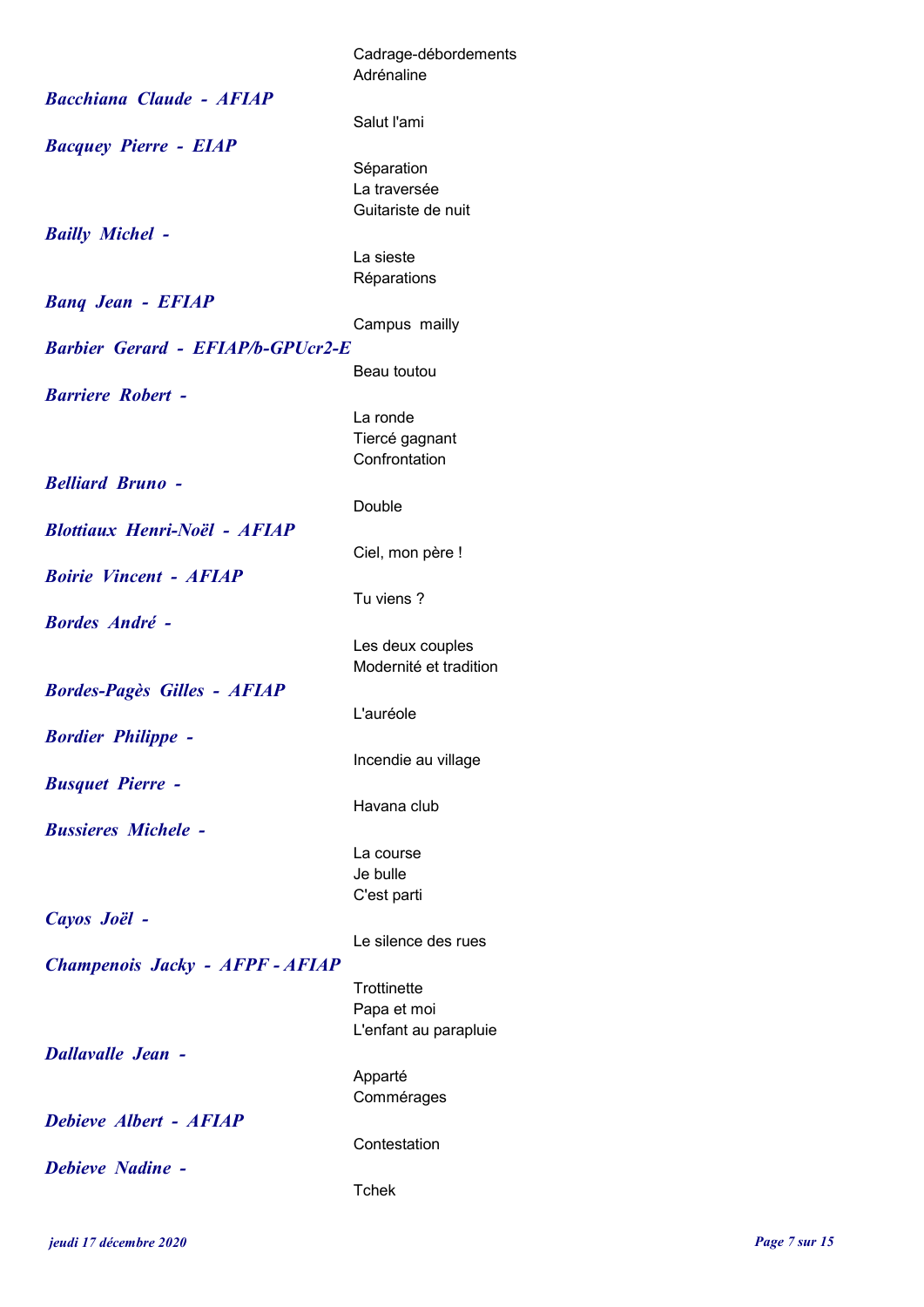|                                          | 1, 2, 3 partez           |
|------------------------------------------|--------------------------|
|                                          | Hanoï                    |
|                                          | Hôi an                   |
| <b>Debost Daniel -</b>                   |                          |
|                                          | Regards                  |
| <b>Delaplace Yoann - AFPF</b>            |                          |
|                                          | To phone or not to phone |
| Deliège Jean-Claude -                    |                          |
|                                          | La grosse tête           |
|                                          | Comment être sûr         |
|                                          | Miss météo               |
| <b>Delon Jean Claude - AFIAP - EFIAP</b> |                          |
|                                          | Les cannoises 30         |
| <b>Descamps Michèle -</b>                |                          |
|                                          | Le chien                 |
|                                          | Jeu de cartes            |
| Di Tommaso Angelo - EFIAP/S, EFP         |                          |
|                                          | Rencontres               |
|                                          | Promenade à belval       |
|                                          |                          |
| <b>Domange Fernand - E Fiap</b>          |                          |
|                                          | My generation            |
| Dufau Françoise - EFPF - EFIAP/B         |                          |
|                                          | Detente                  |
| <b>Dupeux Roseline - EFIAP</b>           |                          |
|                                          | Street art in paris      |
| Etienne Anne-Marie - AFIAP AFPF          |                          |
|                                          | Carnaval guadeloupe 5    |
| <b>Evrard Pierre - A-FIAP</b>            |                          |
|                                          | Nieuport                 |
| <b>FABRE STEPHANE -</b>                  |                          |
|                                          | Pompe funebre            |
|                                          | <b>Water Ball</b>        |
|                                          | Holi                     |
| <b>Fourcault Thierry -</b>               |                          |
|                                          | Pause café               |
|                                          | Une rose passe           |
| Gaboriau Christine - EFIAP - AFPF        |                          |
|                                          | J'les veux toutes        |
|                                          | Dans ma bulle            |
|                                          | Au picol'ile             |
| <b>Gameiro Francis -</b>                 |                          |
|                                          | Marché aux oiseaux       |
|                                          | Chemein de nuodeng       |
| Geinguenaud Jean-René -                  |                          |
|                                          | Inde2                    |
|                                          | <b>Affiches</b>          |
| Gertosio André - EFIAP                   |                          |
|                                          | Les fumees               |
| <b>Girard Maya -</b>                     |                          |
|                                          | Pose détente à la havane |
| <b>Gomez</b> Paul -                      |                          |
|                                          |                          |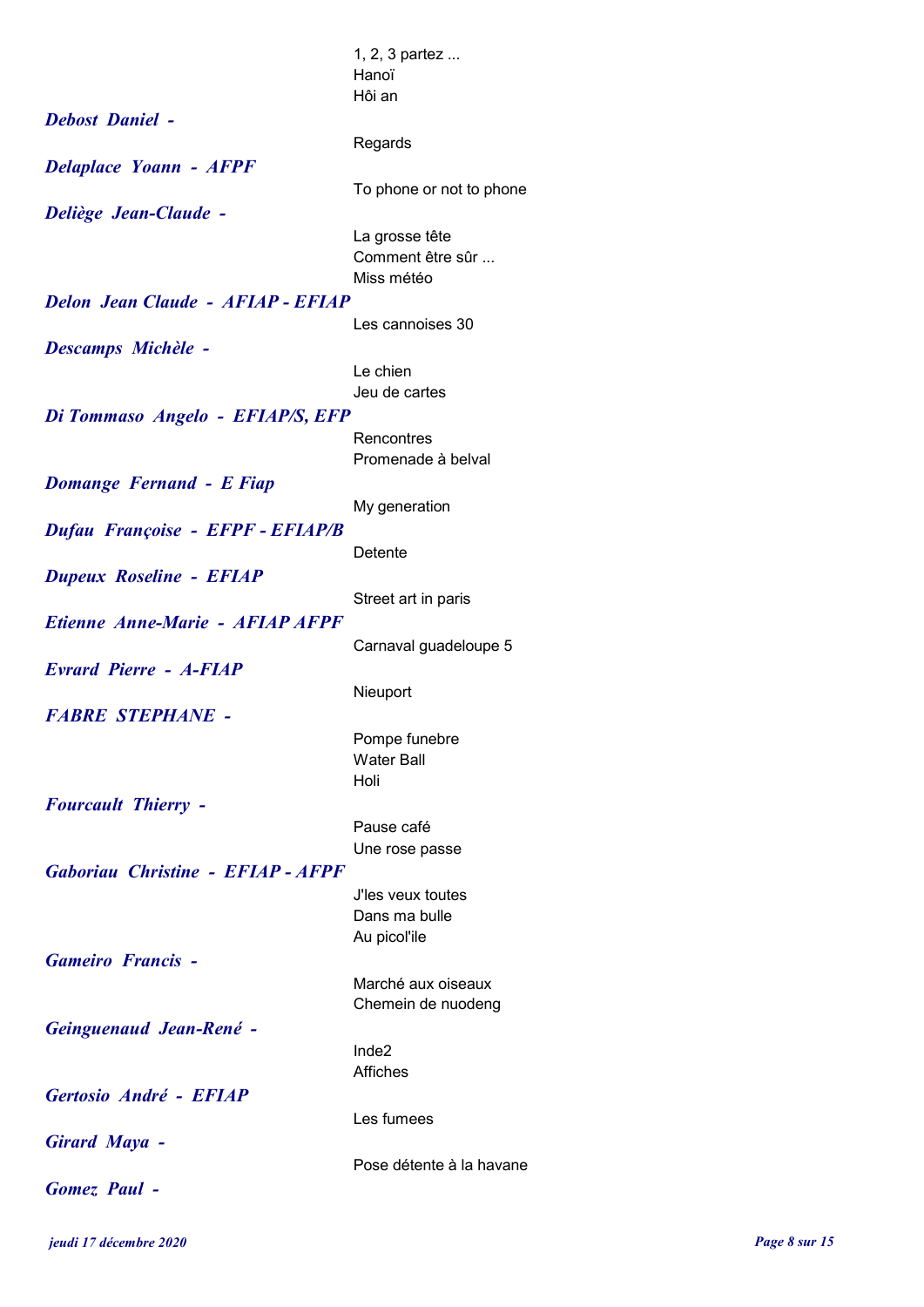|                                    | Dernière mode                       |
|------------------------------------|-------------------------------------|
| <b>Greteau Gary - AFIAP</b>        | Trafic                              |
| <b>Hoog Martine -</b>              |                                     |
|                                    | Face à face<br>L'homme et son chien |
| <b>Houlbert Catherine -</b>        |                                     |
|                                    | Souvenir                            |
| <b>Kies Claude -</b>               | Même pas peur                       |
| <b>Lachambre Guy -</b>             |                                     |
|                                    | Confidence<br>Jeu de marelle        |
| Lagarde Denis -                    |                                     |
|                                    | Sans gène                           |
| <b>Larcher Félix -</b>             | Monde parallèle                     |
| Laroque Bernard -                  |                                     |
|                                    | Transport hybride                   |
| Le Fustec Sébastien -              | Devant la fresque                   |
|                                    | Les fourmis                         |
| Le Tourner Morgan -                |                                     |
| Lecarré Virginie - AFIAP           | Tête à queue                        |
|                                    | Les chaussures rouges               |
| Logeais Dominique - EFIAP          | Etal du boucher                     |
| <b>Mathian Alain -</b>             |                                     |
|                                    | Regard                              |
|                                    | Repos<br>Friperie                   |
| Mathias Gerard - diplôme CFE       |                                     |
|                                    | <b>Boccadasse</b><br>Mercato        |
|                                    | <b>Discussion</b>                   |
| Meurisse Cédric -                  | Fietsplatform                       |
| Mondie Fabienne - AFPF - AFIAP     |                                     |
|                                    | Le vélo bleu                        |
| Moussu Véronique -                 | Parapluie bleu                      |
| Paillé Alain - AFIAP               |                                     |
|                                    | Le graffeur                         |
| Paillé Jean-Claude - EFIAP, PSA CS | Young lovers                        |
|                                    | Causette sur le banc                |
| <b>Pedelmas Pierre - MFIAP</b>     |                                     |
|                                    | Contrôle<br>Promenades              |
|                                    | Sortie du matin                     |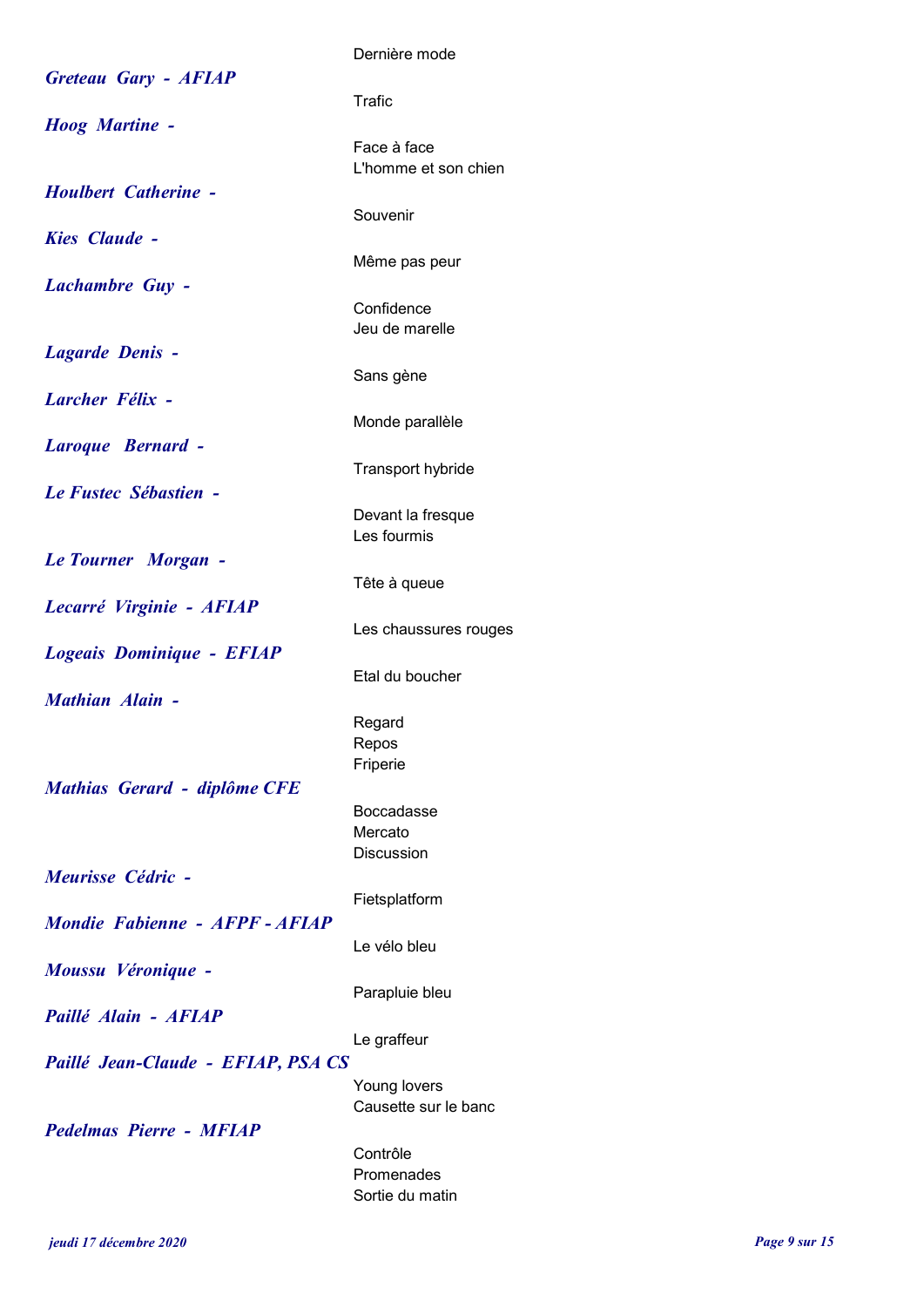| Pires Dias José Manuel - Mfiap - Mfp |                                         |
|--------------------------------------|-----------------------------------------|
|                                      | Face to face                            |
|                                      | Homen                                   |
| <b>Poupel Denys -</b>                |                                         |
|                                      | Ciel, un moteur !                       |
| <b>Raoulas Daniel -</b>              |                                         |
|                                      | La montée                               |
| <b>Riccardi Turquato -</b>           |                                         |
|                                      | Partie de baggamon                      |
| <b>Rohard Michel -</b>               |                                         |
|                                      | Courage fuyons                          |
|                                      | Le pianiste                             |
| <b>Rondel Brigitte - EFIAP-AFPF</b>  |                                         |
|                                      | Pop air                                 |
|                                      | Pido                                    |
| Rousseau Jean Rene -                 |                                         |
|                                      | Coca tram                               |
|                                      | Et vous là                              |
|                                      | On se dépêche                           |
| Samoyault Guy B. - MFIAP, APSA,      |                                         |
|                                      | Les papis                               |
| Sargeant Anne - efiap-ppsa           |                                         |
|                                      | En pause                                |
|                                      | Poissons de Pondichéry                  |
| <b>Sauguet Christian -</b>           |                                         |
|                                      | Le saut                                 |
| <b>Scheibel Bruno - AFIAP - AFPF</b> |                                         |
|                                      | What's this                             |
| <b>Serander Arnaud -</b>             |                                         |
|                                      | Riding in amsterdam                     |
|                                      | Walking                                 |
| Torres André - M.fiap; F.gold ISF;G  |                                         |
|                                      | Carcasse                                |
|                                      | Vent fripon                             |
| Turlur-Chabanon Sophie -             |                                         |
|                                      | Repos du taxi<br>Cuisine de rue a hanoi |
| Veruni Jean-Antoine -                |                                         |
|                                      | Joueurs d'échecs                        |
|                                      |                                         |
| Viguier Gérard -                     | manif                                   |
|                                      | Fifi                                    |
| Grèce                                |                                         |
|                                      |                                         |
| Aslanoglou Maria-Evangelia - AHP     |                                         |
|                                      | Athens from above Ir-1896               |
|                                      | Repent yourselves, sinners! Ir-6574     |
| FANOS NESTOR - EFIAP/b, GPU C        |                                         |
|                                      | Selfie time                             |
| Konsolaki Eleftheria -               |                                         |
|                                      | My old friend                           |
|                                      | The accordeon player                    |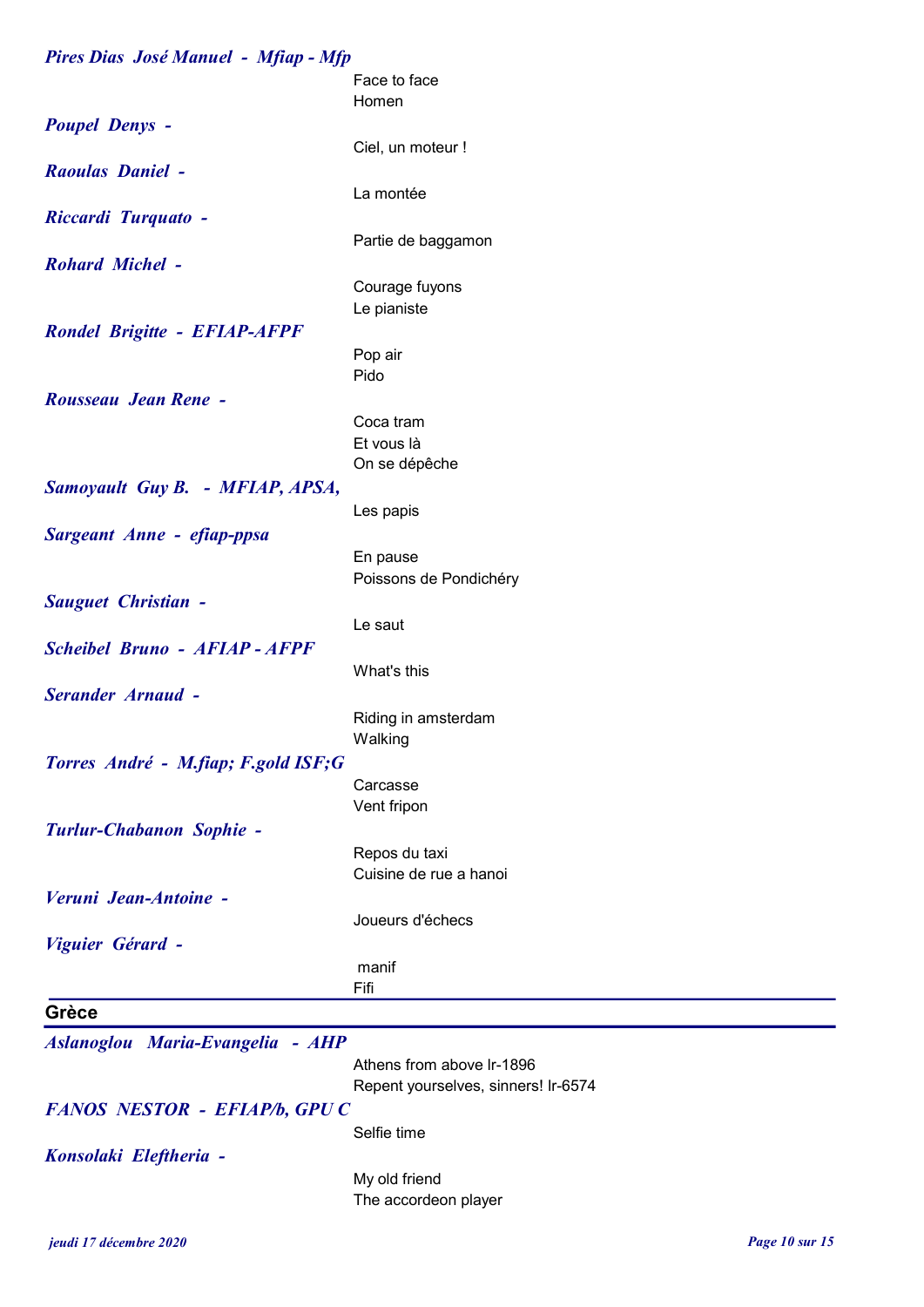### Papadakis Manolis - EFIAP/g

Saxophonist on road n1 Hand organ Saxophonist on road n2

|                                          | Udwylioniat Univau nz          |
|------------------------------------------|--------------------------------|
| Hongrie                                  |                                |
| Kerekes Istvan - EFIAP/diamond3          |                                |
|                                          | Running at home                |
|                                          | Like in tales                  |
|                                          | Children from poisoned city    |
| Inde                                     |                                |
| <b>Bagchi Biswatosh - AFIP</b>           |                                |
|                                          | Street photographer            |
|                                          | The little champ               |
| <b>Bhouraskar Deepak Shripad - AFIAP</b> |                                |
|                                          | Tourist train monte carlo      |
| <b>Ghosh Soumen - AFIP</b>               |                                |
|                                          | Life in painting traps         |
| Pal Udayan Sankar - EFIAP, PPSA,         |                                |
|                                          | Friendship                     |
| <b>ROY SOUMESH - EFIAP</b>               |                                |
|                                          | Dreaming colourful             |
|                                          | Help me                        |
|                                          | Prayer                         |
| Sinha Barun - Patna                      |                                |
|                                          | Seriously innocent             |
|                                          | Rescue                         |
| Indonésie                                |                                |
| Adriani Maria - QPSA, AFIAP              |                                |
|                                          | Abdi dalem jogja               |
|                                          | Shadow of the biker            |
| <b>Gunterus Frans - QPSA</b>             |                                |
|                                          | On the bus                     |
| Hioe Jason -                             |                                |
|                                          | Sleeping 2                     |
|                                          | Work in progress               |
|                                          | Kasih minum anjing             |
| Kohar Vincent - QPSA, AFIAP              |                                |
|                                          | Three little monks<br>Hungry 3 |
| Lee Hengki -                             |                                |
|                                          | What                           |
|                                          | Ain't it fun                   |
| Prameswara Indra - AFIAP                 |                                |
|                                          | Behind their thought bw        |
| Riyanto Abiprayadi - QPSA                |                                |
|                                          | Movement in london             |
| Tanudjaja Ineke Sri Redjeki -            |                                |
|                                          | I catch you                    |
|                                          | Morning activity               |
| Wijaya Hartono - QPSA                    |                                |

jeudi 17 décembre 2020 Page 11 sur 15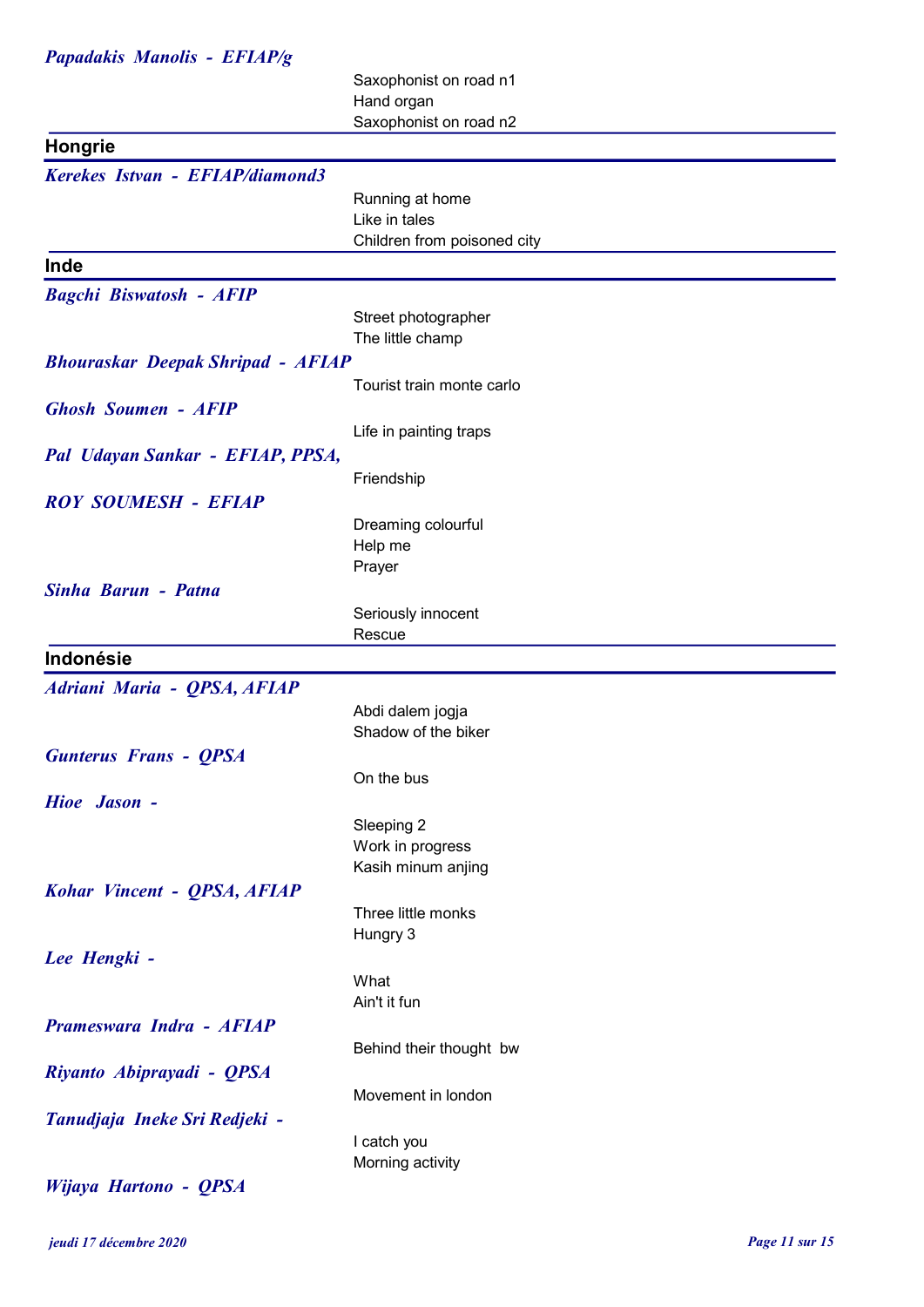|                                     | Morning activities               |
|-------------------------------------|----------------------------------|
|                                     | The satay seller                 |
|                                     | Wc keeper                        |
| <b>Iran</b>                         |                                  |
| Mortazavi Seyed Ehsan - EFIAP       |                                  |
|                                     | Hungry lion                      |
|                                     | Umbrella 1<br>Water dance        |
| Samei Ahmad -                       |                                  |
|                                     | Relaxing                         |
| <b>Irlande</b>                      |                                  |
| <b>Bushe Catherine - EFIAP/P</b>    |                                  |
|                                     | On the go                        |
|                                     | Tango for two                    |
|                                     | Late                             |
| Gerry Kerr Gerry - ARPS, EFIAP/s,   |                                  |
|                                     | Street shave                     |
| <b>Hanafin Helen - FIPF EFIAP/s</b> |                                  |
|                                     | New yorkers                      |
|                                     | Nepali ladies                    |
| <b>Loughran Gary - AFIAP, LIPF</b>  |                                  |
|                                     | It's cold                        |
|                                     | Cyclist and walker<br>In line    |
| <b>Irlande du Nord</b>              |                                  |
| <b>Glover John - BPE1.</b>          |                                  |
|                                     | Beat the drums                   |
|                                     | You can't be serious             |
|                                     | Paper boy                        |
| <b>Israël</b>                       |                                  |
| Galia Gitliz Galia - EFIAP PPSA EIP |                                  |
|                                     | Girl and faces                   |
| Landau Joshua -                     |                                  |
|                                     | Windows cleaner                  |
|                                     | <b>Surfers</b>                   |
| <b>Italie</b>                       |                                  |
| <b>Dario Riva -</b>                 |                                  |
|                                     | The girl in the light blue dress |
|                                     | The passesby                     |
|                                     | Walk the dog<br>Morning cleaning |
| Di Panfilo Vincenzo - AFIAP         |                                  |
|                                     | Hanoi street                     |
|                                     | <b>Different interests</b>       |
| Fabbri Giovanni - EFIAP             |                                  |
|                                     | The tire repairer                |
| <b>Francesca Salice - EFIAP s</b>   |                                  |
|                                     | Morning bath                     |
|                                     |                                  |
|                                     | Taxi reflection<br>Woman         |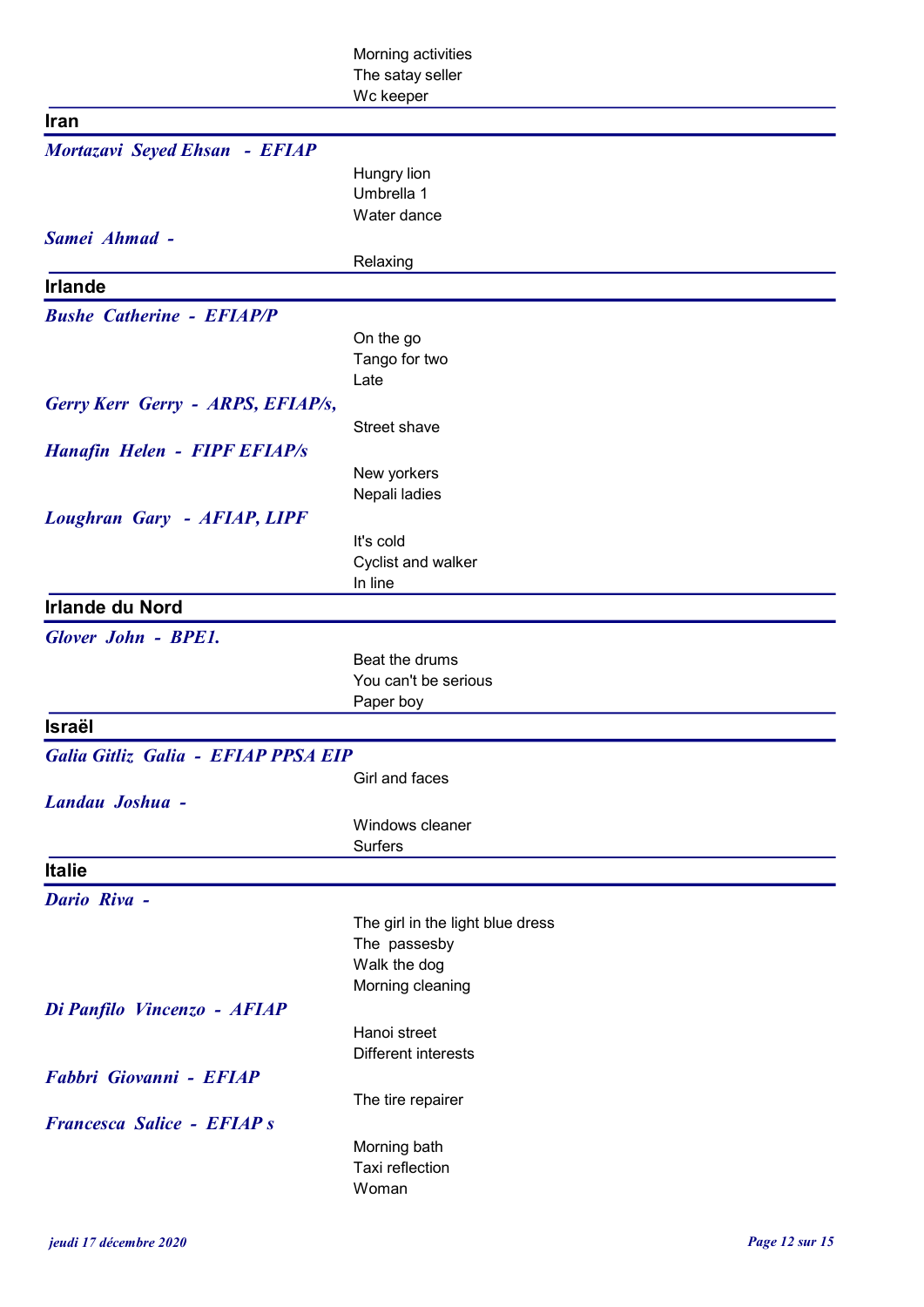| <b>Fratini Franco - EFIAP/g</b>    |                       |
|------------------------------------|-----------------------|
|                                    | Communication media   |
| <b>Giudice Monica - EFIAP</b>      |                       |
|                                    | Pause                 |
| Ingino Alfredo - EFIAP - GPU CR2   |                       |
|                                    | The bride's veil      |
|                                    | Relax 1               |
|                                    | Passion 6             |
| Monchi Silvano - EFIAP/s, HonEFI   |                       |
| Rita Baio - AFIAP                  | Concerto              |
|                                    | Gioco d'ombra         |
| Japon                              |                       |
|                                    |                       |
| <b>Bonte Daniel -</b>              |                       |
|                                    | Umbrella crossing III |
| Luxembourg                         |                       |
| <b>HUTTING JACKY - MFIAP/EFIAP</b> |                       |
|                                    | Vendeur               |
| <b>Malaisie</b>                    |                       |
| <b>Wong Danny Yen Sin - MPSA</b>   |                       |
|                                    | Flood                 |
|                                    | The well              |
|                                    | ljtema                |
| <b>Malte</b>                       |                       |
| Gottfried Catania - AFIAP PPSA GP  |                       |
|                                    | Balcony cleaner       |
| <b>Norvège</b>                     |                       |
| Espeland Kari E - EFIAP/b          |                       |
|                                    | Communication         |
| <b>Hyllseth Torhild - AFIAP</b>    |                       |
|                                    | Humberto messi        |
|                                    | Old woman in venice   |
| Olsen Asbjorn M -                  |                       |
|                                    | Downpour              |
|                                    | Hanoi traffic         |
| Nouvelle-Zélande                   |                       |
| Peng Jiongxin - PPSA, SPSA         |                       |
|                                    | Pedicab diver 1       |
| Oman                               |                       |
| Aljabri Mahmood - EFIAP            |                       |
|                                    | Line                  |
|                                    | <b>Blue</b>           |
|                                    | Soug                  |
| Suresh Meenakshisundaram - QPSA,   |                       |
|                                    | Goat seller           |
| Pays-Bas                           |                       |
| <b>Lybaert Daniel - EFIAP/D3</b>   |                       |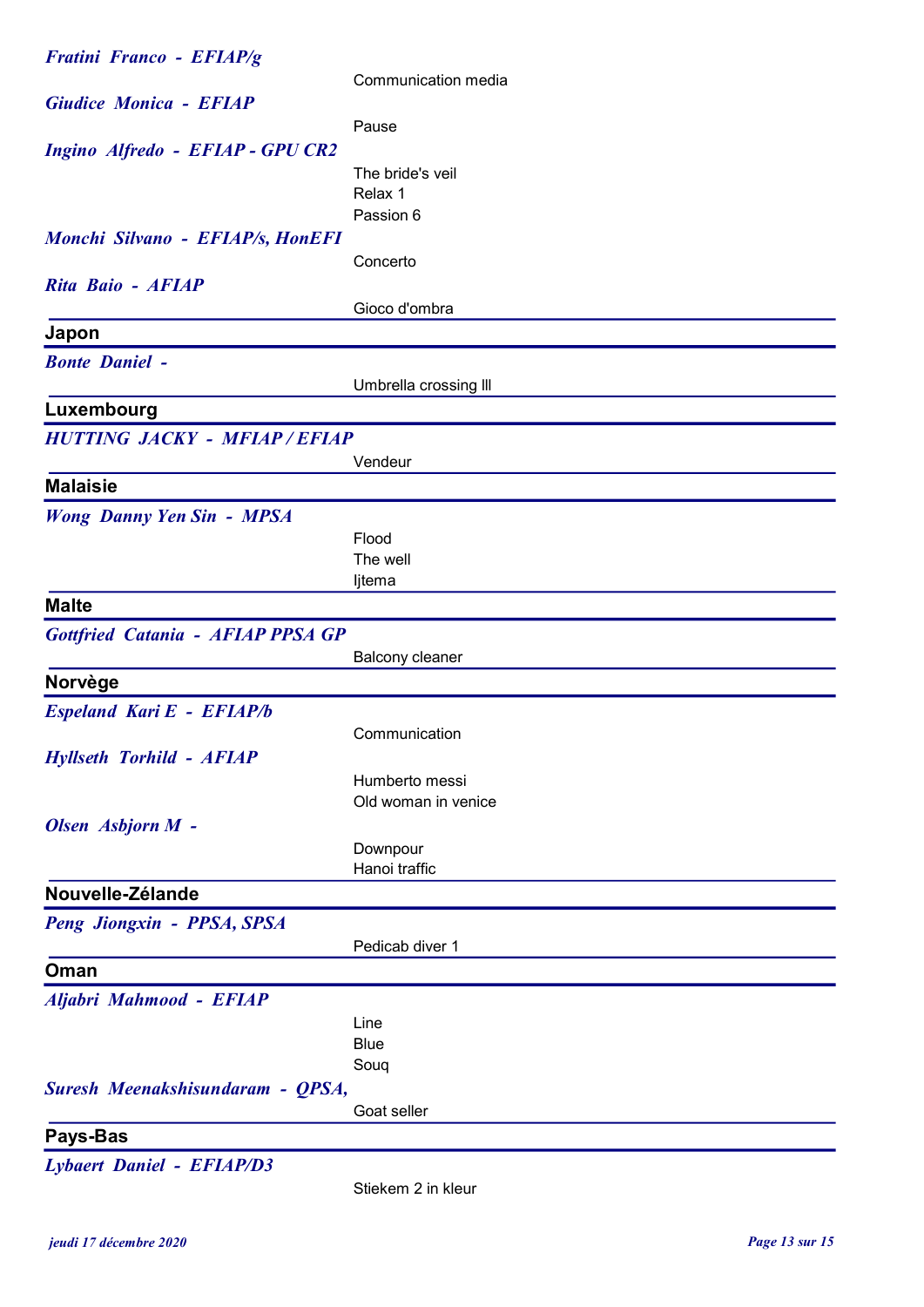|                                         | Polenaise                          |
|-----------------------------------------|------------------------------------|
| Ten Tusscher Rob - EFIAP/g EPSA         | Waterpret in mons                  |
|                                         | Water fun-02                       |
| Van Son Max - EFIAP/d1, EPSA            |                                    |
|                                         | Afternoon city walkers             |
|                                         | Wall lantern<br>My little universe |
| <b>Pologne</b>                          |                                    |
| Okoniewski Tomasz - EFIAP/s, AFR        |                                    |
|                                         | Only silence 1                     |
| Portugal                                |                                    |
| <b>Oscar Saraiva -</b>                  |                                    |
|                                         | Color run                          |
| République Dominicai                    |                                    |
| <b>Garip Sandra - EFIAP/s</b>           |                                    |
|                                         | Volare<br>Globero                  |
|                                         | Water delivery                     |
| Roumanie                                |                                    |
| Bikfalvi Zsolt - EFIAP, GPU Crown 2     |                                    |
|                                         | Evening walk                       |
| Sri Lanka                               |                                    |
| <b>Bandara Pandula -</b>                |                                    |
| Kotelawala Sameera - AFIAP              | Carrying a heavy fish              |
|                                         | Shadow rider                       |
|                                         | Hercules                           |
| <b>Suède</b>                            |                                    |
| Clementz Tony - EFIAP, NSMiF/b, E       |                                    |
|                                         | Miserable                          |
| Robin Olle - EFIAP                      |                                    |
|                                         | Pram walk<br>Street musician       |
| <b>Suisse</b>                           |                                    |
| Albrecht Urs - MPSA2, SPSA, DISF,       |                                    |
|                                         | Tire wash                          |
| <b>Turquie</b>                          |                                    |
| <b>Atalay Baris - -</b>                 |                                    |
|                                         | <b>Baris 1001</b>                  |
|                                         | <b>Baris 1010</b><br>Baris 913     |
| Azizoglu Gulbin - -                     |                                    |
|                                         |                                    |
|                                         | Gulbin 2008                        |
|                                         | Gulbin 2001                        |
| <b>Barlas Baris - AFIAP, HonFTGM, S</b> |                                    |
|                                         | Dante_01<br>New yorker_80          |